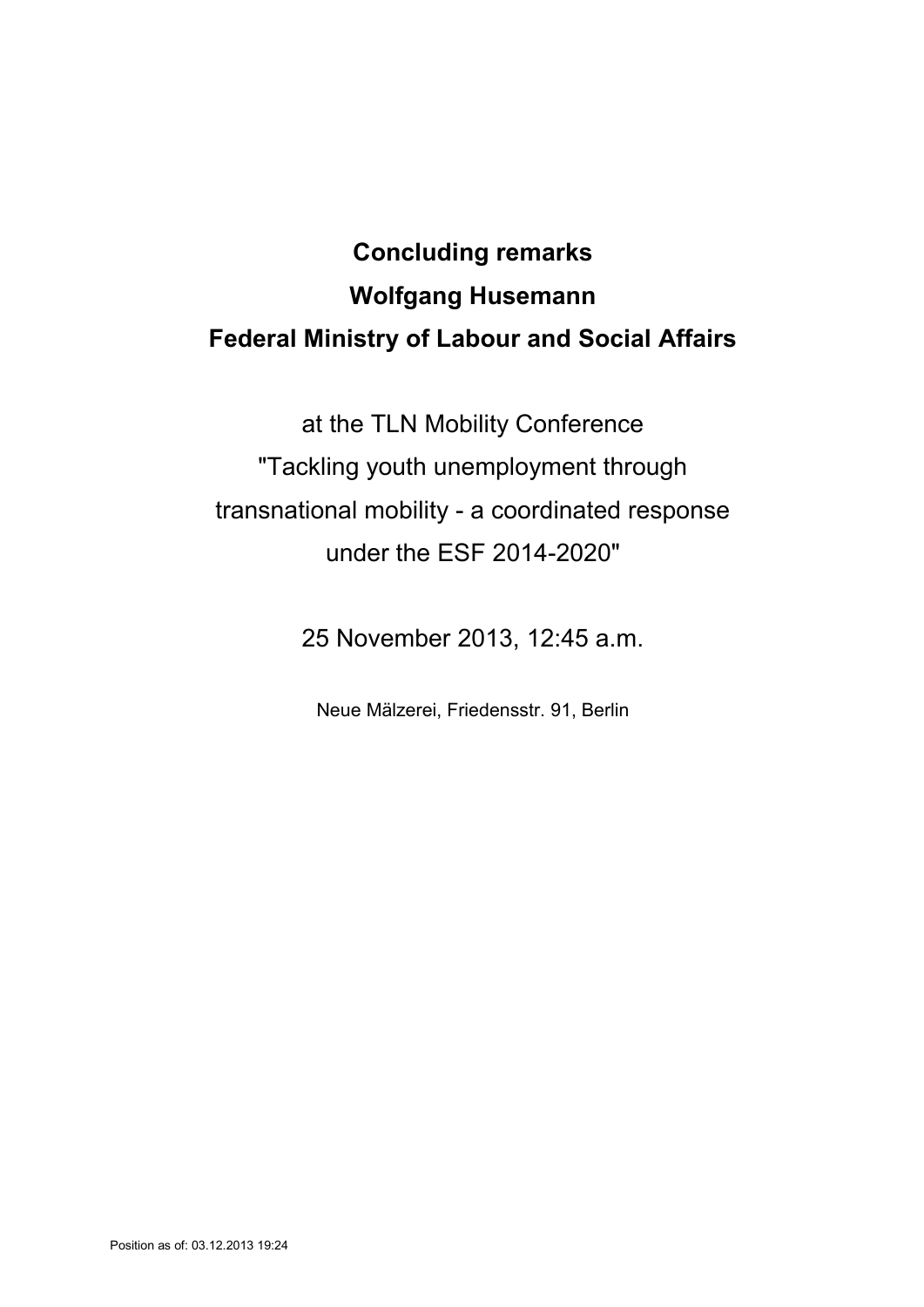Ladies and Gentlemen,

when the Transnational Learning Network "Mobility" planned this conference it started out with big expectations:

- to present an entirely new approach to policy design and coordination in the framework of the European Social Fund,
- and to convince you, Ladies and Gentlemen, that this approach is a genuine opportunity to really improve the situation of unemployed youth and young adults across Europe.

Not an easy task - I learnt while looking at the conference documents folder before the beginning of the conference: Fact sheets, overview slides, a brochure - strategic objectives, specific objectives, policies, processes, policy design, policy implementation. As a political scientist this reminded me of seminars on governance which I attended as a university student - and as a civil servant in a Ministry I wonder whether the approach aiming at voluntary coordination of transnational measures within the ESF can be really implemented and whether will be of practical relevance in the future, if ever.

There is no clear answer to this question yet, because the Network has not finalized its work at this conference, but has only undertaken an interim review.

There are still numerous issues requiring clarification in connection with the coordinated call - including the important question how it can be guaranteed that the funding of a project partner abroad complies with the national or regional auditing rules - as stipulated by the ESF Regulation. [Art. 13 para. 2b Draft-Reg./ ESF PE-CONS 87/13 – 2011/0268(COD)].

Or take the question how it can be ensured that transnational project partnerships - as far as possible - organise reciprocal exchange projects - while not excluding already existing, successful partnerships from the coordinated call.

There will be even more need for clarification as soon as you, Ladies and Gentlemen, will start to implement the coordinated call in the Member States and regions - amongst other things the question will have to be answered, whether you can make use of the simplified cost options or how to design a two-stage application procedure in order to fund the preparation costs for transnational projects.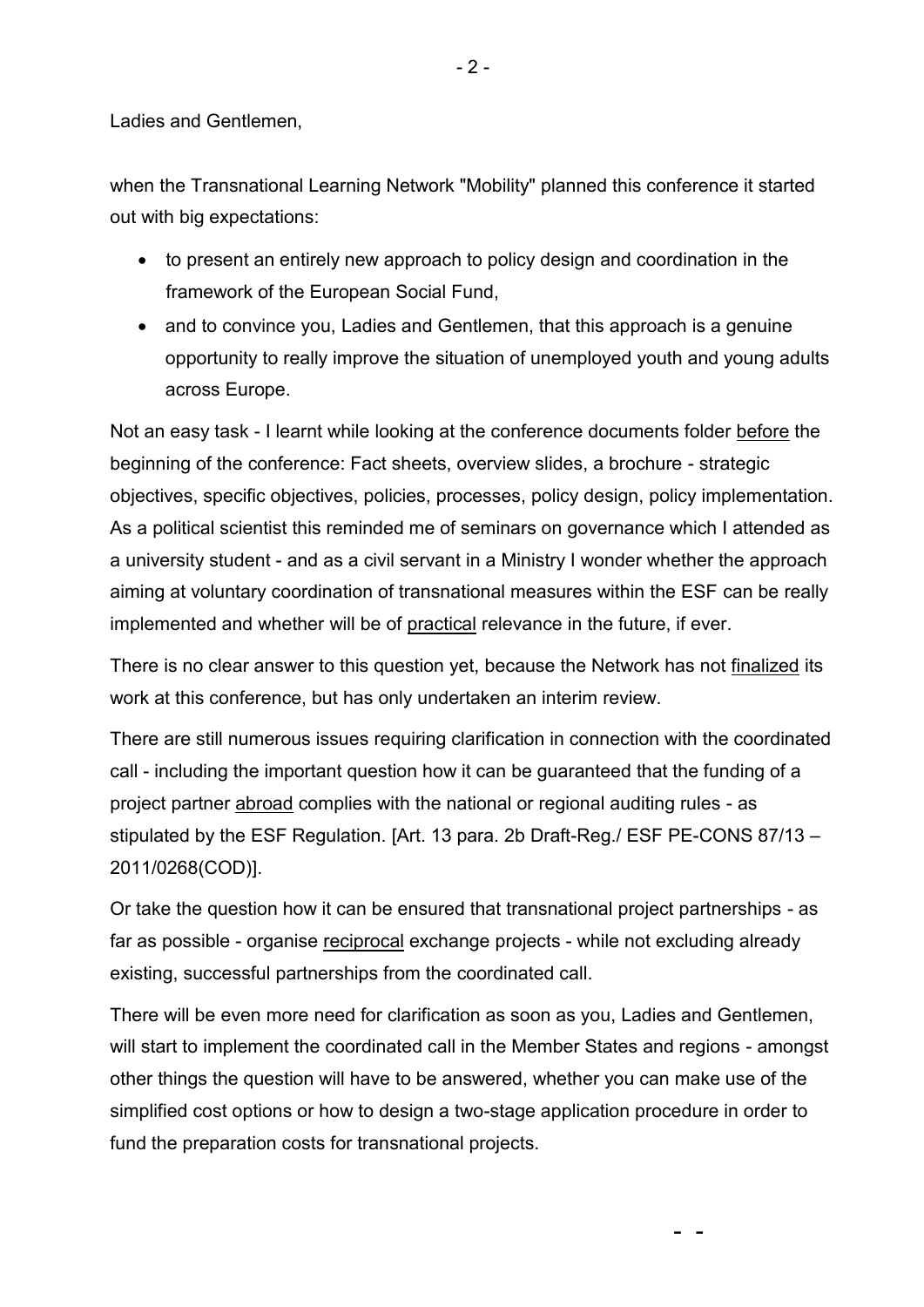When one takes stock of the work performed by the Transnational Learning Network Mobility to date, these open questions are not decisive, however.

**It is rather decisive that the Network and its external experts succeeded - by means of an intensive and thorough discussion of the topic - in systematically identifying the general questions which have to be clarified to make transnational cooperation in the ESF a success.** 

Firstly you can only identify success or failure if you have an **objective**. The objective of transnational mobility programmes planned by TLN Mobility, is to integrate youth and young adults into work, training or to reintegrate them into the education system after their work stays in other European countries.

Compared to many other transnational projects - including the Community Initiative EQUAL in the past - this is a very practical, measurable objective. While this approach also targets mutual learning, all efforts ultimately focus on the improvement of the personal situation of young people in Europe. I am convinced that any form of transnational cooperation in the new ESF programming period 2014 to 2020 needs such concrete objectives to underline its added value and to consolidate its importance in the long run.

With its clearly defined objective, the TLN Mobility has provided a solid benchmark for the success of transnational cooperation. Good first step!

It is on this basis that the Network has provided a systematic, detailed and step-by-step answer to the question as to **how transnational mobility programmes have to be designed in order to reach their goal:** Integration into work, training or reintegration of young people into the educational system.

To achieve this it was necessary to first of all generally identify the relevant parameters inherent in mobility programmes for the target group as well as the respective options for these parameters: the target group, phases and components of a mobility programme, possible implementation structures, financial framework conditions and so on. Without the meticulous description of all these parameters and the related design options the Network would not have been able to identify at all the decisive questions which you, Ladies and Gentlemen, discussed in the workshops yesterday and today.

But in spite of this demanding and time-consuming identification of the relevant parameters, members of the network have nonetheless succeeded in this relatively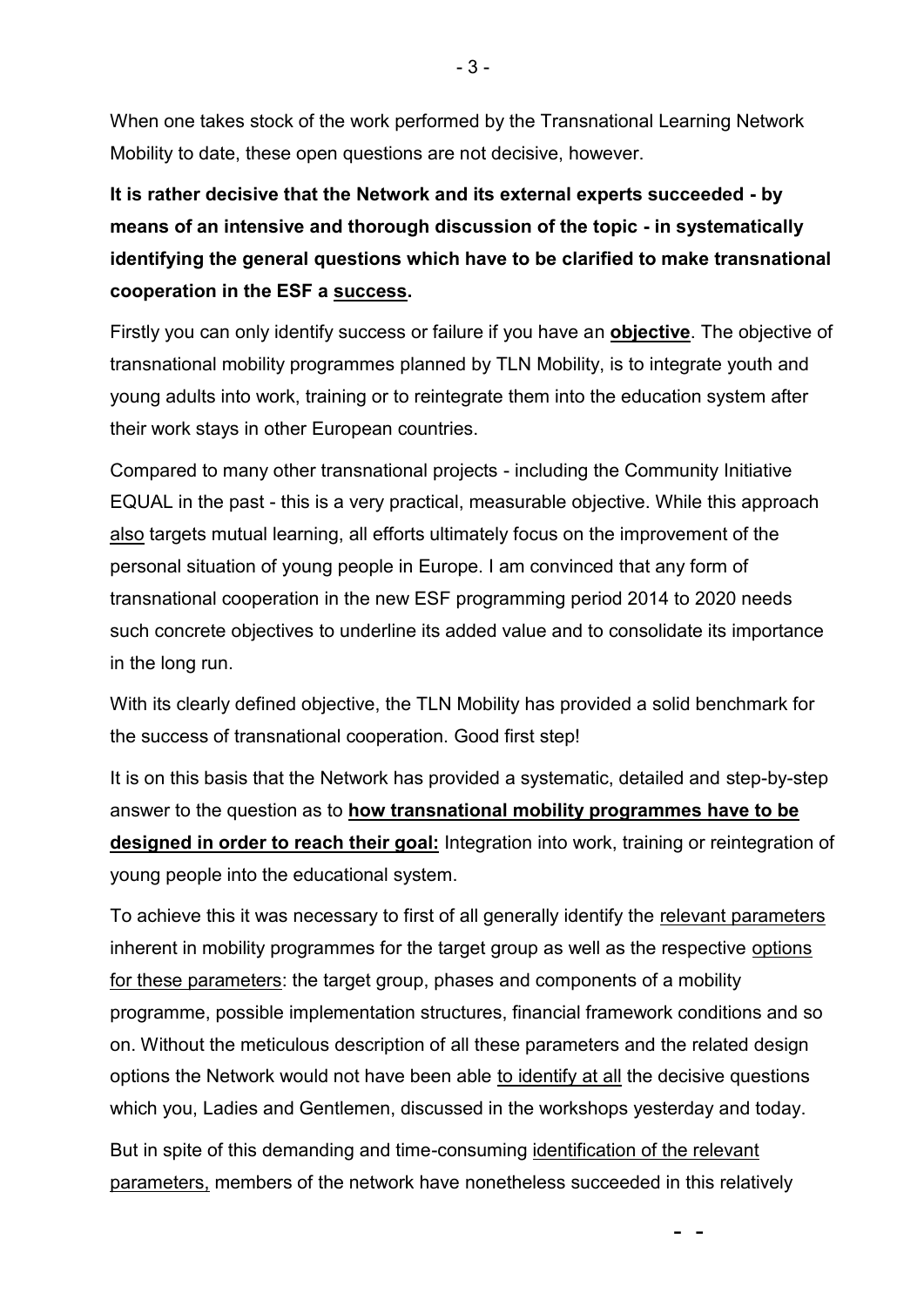short term since February 2013 to determine some important minimum requirements **with regard to procedures and policies of the coordinated transnational mobility measures**.

- The partners have agreed upon a **timeframe** even though still tentative for the coordinated calls: If everything goes according to plan, the coordinated call shall be published by mid 2014 so that the individual calls can be drafted and implemented on the national and/or regional level after the approval of the Operational Programmes by the European Commission in the autumn. Instruments to find transnational project partners - such as a database and a partner search forum shall be in operation by late 2014 / early 2015.
- Important content features of the coordinated call which the Network has agreed on concern not only the objective and the target group, but also the **quality criteria** of the mobility programmes. You already received the draft coordinated call in workshop B yesterday or this morning. It is essential that you realize in connection with the target groups of NEETs that it is not sufficient to just organise the work stay abroad, but that preparation and follow up of the stay abroad are decisive in order to make the scheme a success.
- As regards the financial framework conditions the Network has agreed on some important points too, e.g. that every Member State and/or every region assumes the costs for its own participants - even if these costs are incurred abroad. There is also agreement in the Network that preparation costs for transnational projects shall be reimbursable costs.

However, **recommendations of the Network that certain options should not be determined centrally in the coordinated call, but that the decision should be left to the Member States and the regions** are just as important as the Network's decisions on mandatory aspects in the coordinated call. The difficult task consists in finding the right balance between regulation and flexibility. The Network is drafting a manual with flexible recommendations which can serve as a support tool for Member States and regions when they conceive their individual calls. The manual will include e.g. recommendations regarding the implementation of the mobility programmes in networks, regarding the professional competence of social workers in the projects or regarding simplified cost options.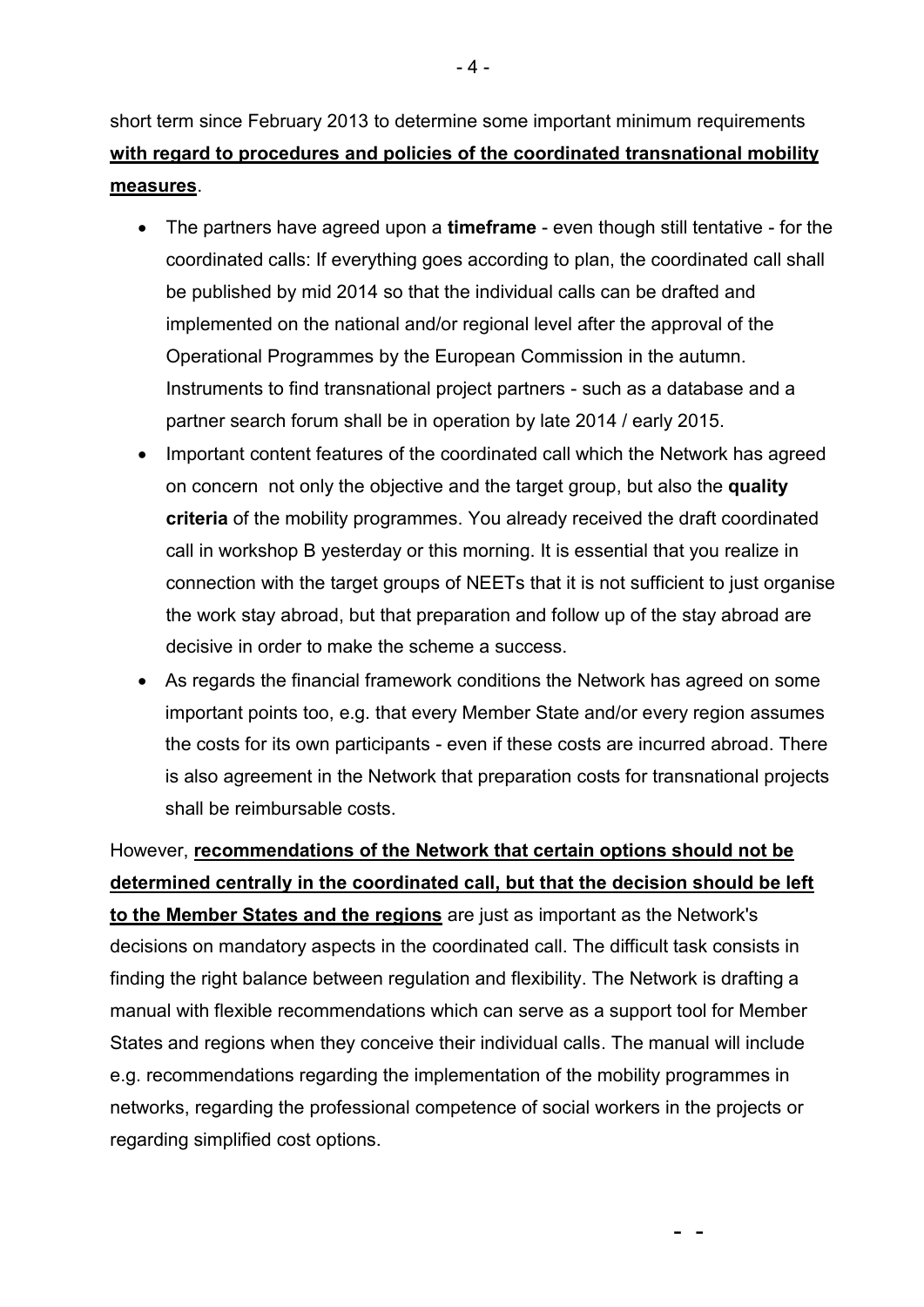Objective, target groups, a timeframe, a draft coordinated call regarding the quality of the programmes, financial framework conditions and implementation structures as well as a manual with implementation recommendations plus a very informative conference yesterday and today - all this has been accomplished by the Network since February 2013.

From now on the experts have just over one year - until February 2015 - to finalise and publish the coordinated call and to subsequently support the implementation in the Member States and regions. A data base to find transnational project partners and a partner search forum are the two most important examples for this type of support.

If I look at all the work done, at how much energy, wit, but also sheer stamina you have already demonstrated as a partner in the TLN Mobility, I am very optimistic that in spite of all the unanswered questions you will be successful in the end. It won't be easy, but this also makes it a very exciting task - I believe - and the final result may well be truly impressive.

As the responsible Head of the ESF Group in the Federal Ministry of Labour and Social Affairs I would like to thank all the partners in the Transnational Learning Network very cordially indeed. Unfortunately I cannot mention each and everyone - otherwise you will miss your flights and we would all miss lunch.

I would like to thank my team in the Federal Ministry of Labour and Social Affairs for their committed work in connection with leading the Network and two working groups as well as for the organisation of this conference which has indeed fulfilled the big expectations.

I wish the Transnational Learning Network Mobility every success with its future work. All of you have really carried out substantial work since February. Keep going, I am sure it's worth the effort!

Before I now let you go to have lunch I must not forget to thank Mr Reichstein and the other participants of yesterday's round table discussion and - last but not least - Mirjam Janke for her intelligent and multilingual moderation.

I am already looking forward to meeting many of you again at the final conference of the network in Marseille in February 2015 - and I am wondering already now whether the TLN Mobility will have managed by then to present to us the first transnational partnerships in action ready to implement mobility projects for young persons in Europe.